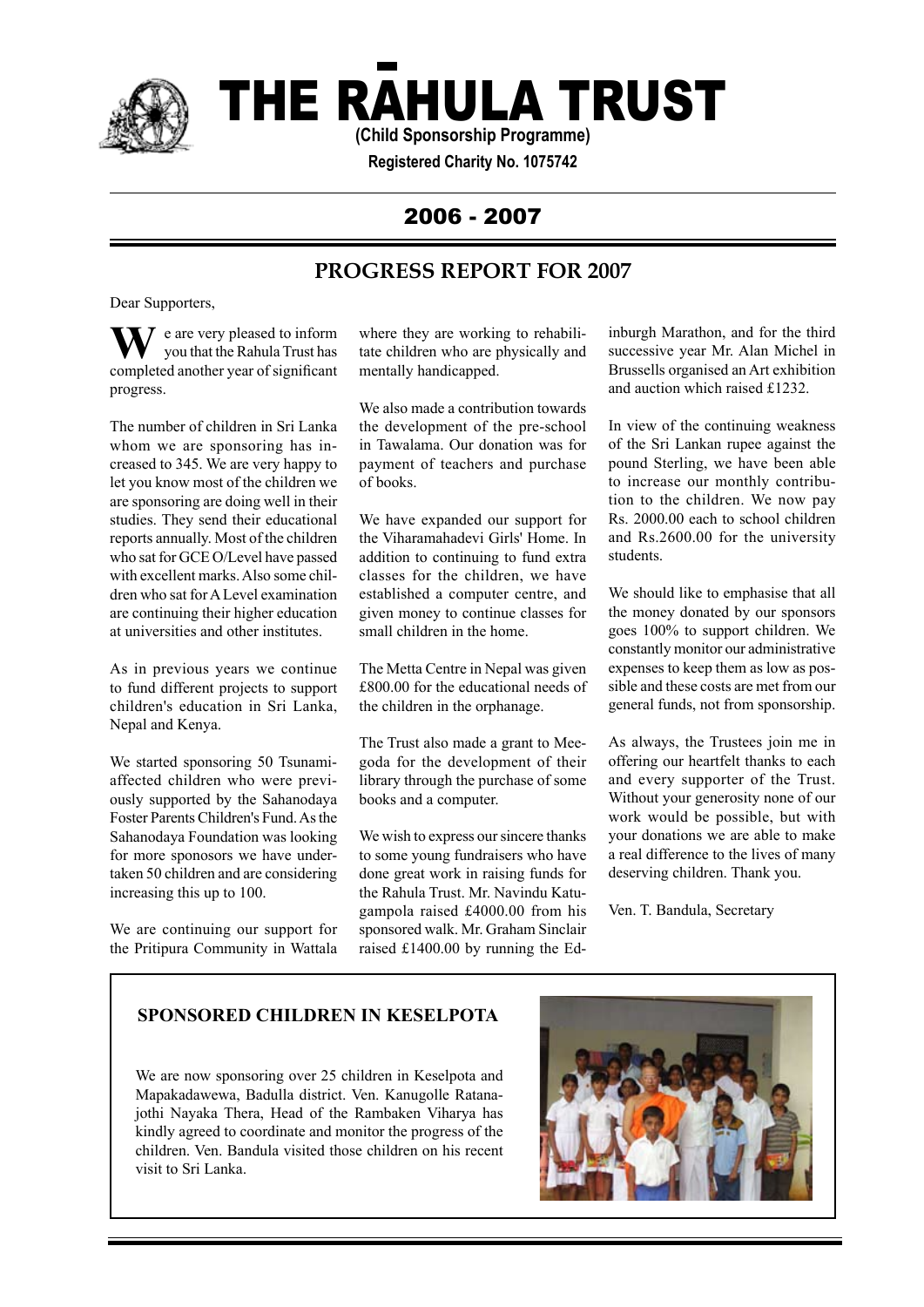# **Report on visit to sponsored child in Bandarawela**

After nearly four years of sponsorship I was able to visit Harsha, arranging to be in the area for ten days, thus covering two weekends.



He lives right at the end of a narrow jungle track, about 1½ kms from the road between Bandarawela and Welimada. One turns off the road onto a very rough track by a tea estate for one km before taking to foot and walking down a very steep path, past a few small houses, until reaching the end.

The family is mother, father, Harsha nearly fifteen, and younger brother of twelve. A Buddhist family. They live on about an acre of what used to be paddy but has now, with obviously a lot of hard work, been terraced for growing vegetables, their source of income. The house was built fourteen or so years ago very much by themselves, including the manufacture of bricks of course. It provides a good-sized living room and three bedrooms. There is electricity and they have arranged a water sup-

ply, using a tank they constructed. All the family are extremely pleasant and welcoming and mother is a very good cook. She sits on what

> appears to be a local parish council and is the organiser of the family. The boys are always smartly and cleanly dressed.

When I arrived - the letter from Harsha with instructions had not arrived before I left - the boys were at religious school, so arrived wearing their white smocks. I was not prepared for the

formal greeting when they fell on their knees in front of me.

Harsha is small by our standards, looks about twelve and wears shirts for that size. A shy boy with an air of innocence as would be expected. I found him a delightful boy; the sort that does not exist in most of Europe these days and certainly not in England. Very polite and helpful. He lacks confidence in speaking English but my driver/guide stayed with me and helped us.

One morning I visited Harsha's school of about 1400 pupils. He leaves the house at 06.20 to be at school at 08.00. I first met the new Principal and then the Vice Principal, the Teacher for Harsha's year (who had also known him in grade 8) and the IT Teacher. It was only then that I found out that Harsha is monitor of his class and also one of 64 prefects in this large school. He is a modest boy.

All teachers were very helpful and emphasised the boy's excellent work and results. He was second in class again last year. The IT Teacher gave me his email address and is anxious to correspond on a general level.

Both boys in the family are very bright. A year or two ago a local paper wrote a feature on the school and included a half-page of photos of students under the heading 'Our Pilots' or 'Our Leaders'. These were the titles told to me by my driver/interpreter, although I think 'Our top students' would be better. Both Harsha and brother appear.

Harsha has now started the 10th Grade and hopes to continue education to university and eventually become a civil engineer. My sponsorship is paying and will continue to pay for two extra maths lessons each week and an English lesson. I have also asked them to arrange an extra Spoken English lesson and this will commence in March.

In summary, a very enjoyable and satisfying visit which has cemented our relationship. I will continue to support Harsha as long as he is in education. I feel I am lucky to have been allocated such a pleasant, intelligent boy.

Mic Comber



### **LIBRARY PROJECT**

At the request of Ven. Galagama Santhajeewa, the librarian, the Rahula Trust donated books and a computer for the development of Kamala Jayasinghe Memorial Library, Panagoda, Homagama. Also, we have started sponsoring five university students recommended by Sri Sudarshana Benevolent Scholarship Scheme which functions in this library headed by Ven. Santhajeewa. Mr. Tom Kariyawasam co-ordinated this project.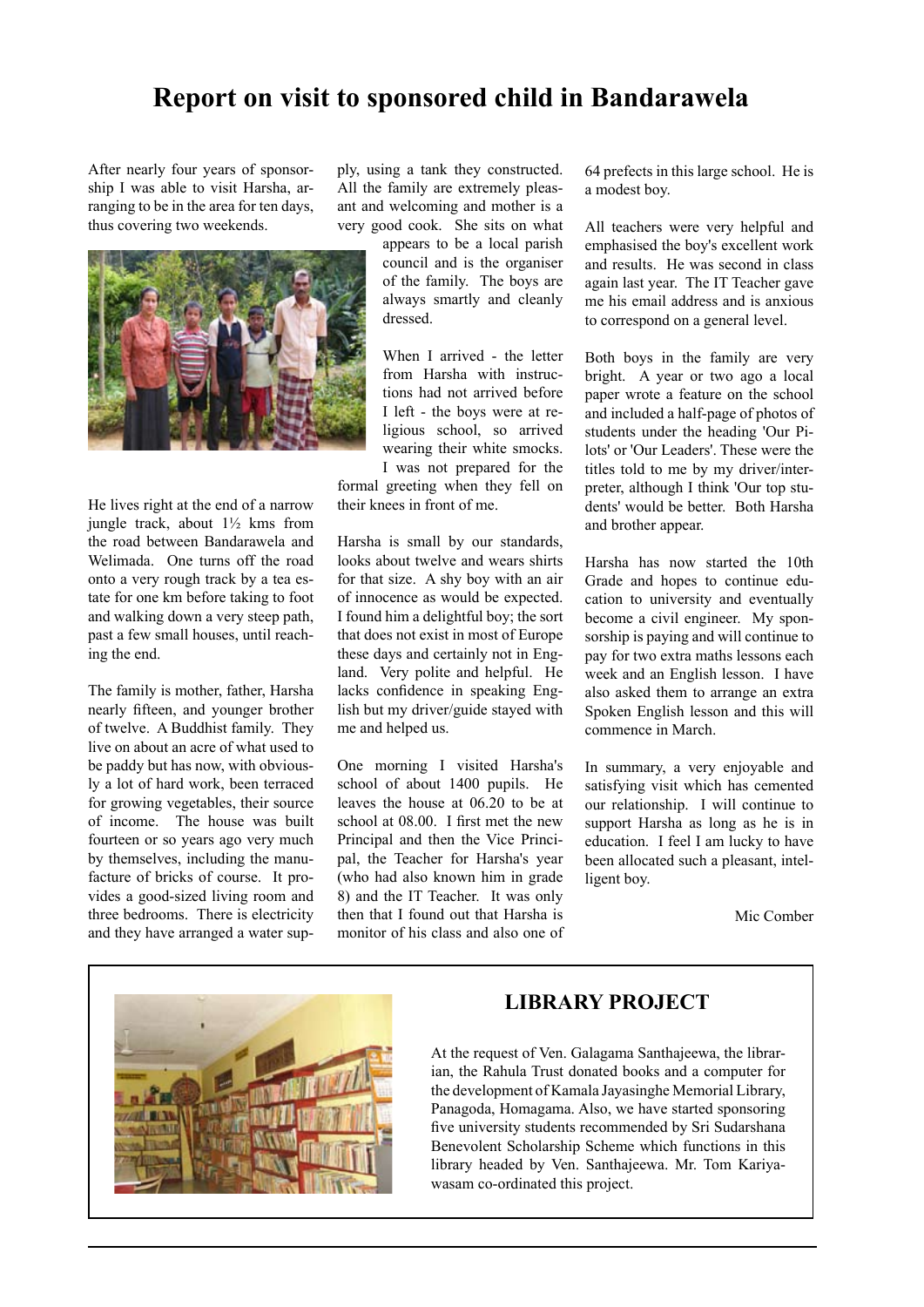# **FUNDRAISING EVENTS**

# SCOTTISH RUNNER DONATES VALUABLE FUNDS FOR RAHULA TRUST



Graham Sinclair, a 21-year old trainee architect from Aberdeen in Scotland, took part in the Edinburgh Marathon in June 2006 and managed to raise more than £1400.00 for the Rahula Trust.

Graham presented a cheque for £1,407 (about Rs.300,000) to Venerable Bandula, the secretary of the Rahula Trust and Richard Jones, one of the trustees.

Graham said that the Edinburgh Marathon covers a distance of over

26.2 miles and he completed the run in 3 hours 42 minutes with no stops. As this was his first attempt to run a marathon his time was a commendable one. He is full of enthusiasm and hopes to run more in the future.

Ven. Bandula who accepted the cheque on behalf of the Trust said that The Rahula Trust is extremely grateful to Graham Sinclair for his wonderful generosity.

Photo by Tissa Madawela

# **SPONSORED** WALK RAISES £4000 FOR THE RAHULA TRUST

While thanking him, we would like to report that Mr. Navindu Katugampola completed a sponsored work of 50km and raised £4000.00 to support the activities of the Rahula Trust.

As a special project we have dedicated this money to support 50 children in Sri Lanka affected by the Tsunami. These children were being supported by Sahanodaya Foster Parents Children's Fund, but as Sahanodaya were facing financial difficulties we agreed to assume responsibility for 50 of the 650 children in their care. If this project is a success, we plan to increase the number of children we support to 100.

### **OBITUARY**

#### **MR. KALIDASA GOONASENA**

**Mr. Karl Goonasena was a longstanding supporter and a good friend of the Rahula Trust. He passed away on 27th June 2007 and his funeral was held at Hendon Crematorium on 5th July 07 amidst a large gathering.** 

**He is survived by his loving wife Reneira and five children.** 

# St John's International School IB, Brussells Visual Arts Final Show 2007 Vernissage and Auction



For the third year running, St John's International School, Brussells held a Visual Arts Show, together with a Vernissage and Auction on 27th April 2007. The aim of the auction was to raise funds for the Rahula Trust. Mr. Alan Mitchel organised this event. The students donated one piece of their original artwork for the auction and brought food to represent their countries and culture.

The event was very successful and they managed to raise £1232.51 this year. We would like to thank the students, teachers and well wishers, and particularly Alan Mitchel the organiser, for their kind contribution towards the activities of the Rahula Trust.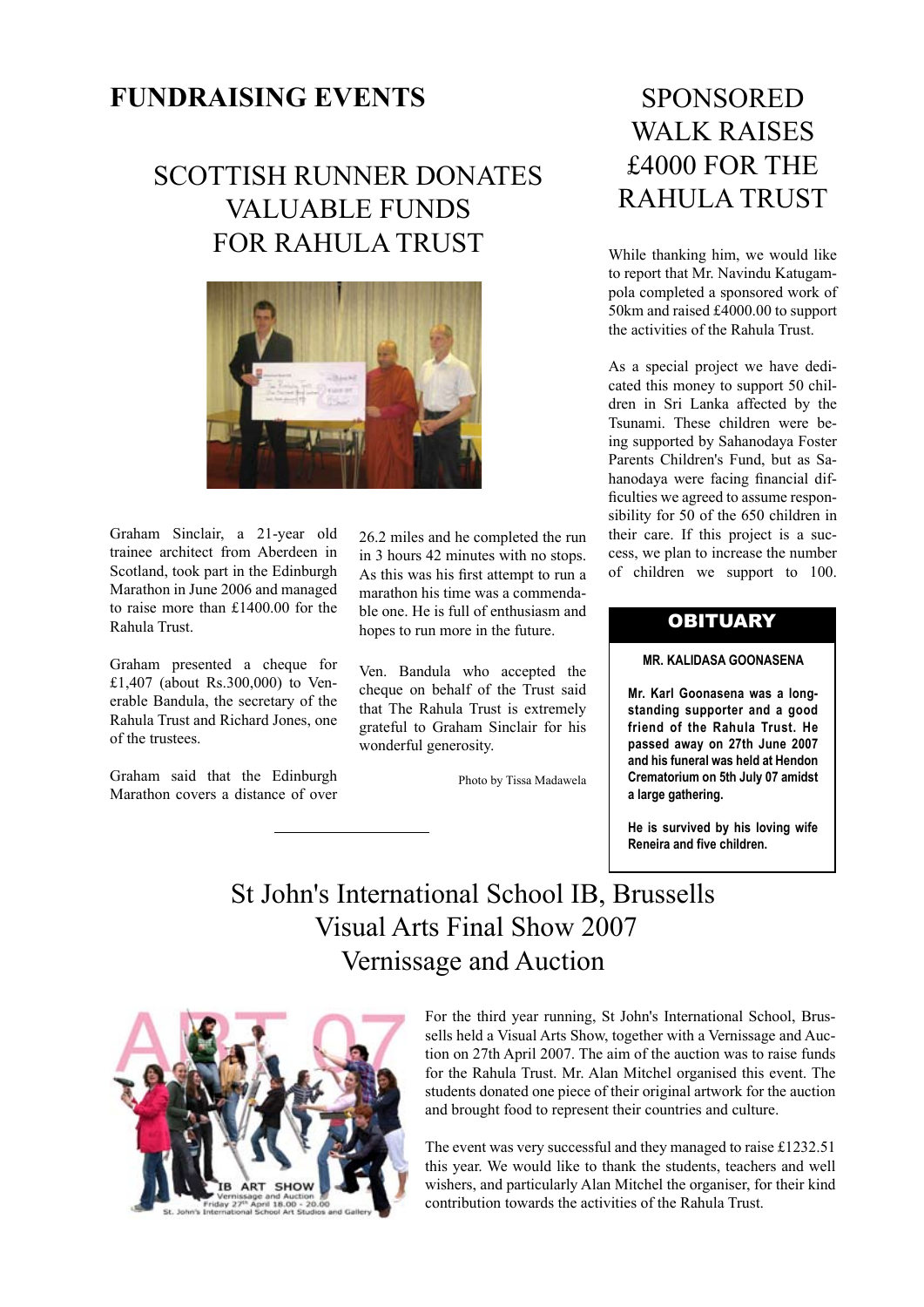# **My visit to children I sponsor in Sri Lanka**



In November 2007, I was fortunate to be able to visit Sri Lanka with Ven. Bandula, to see the children I sponsor there. This was my first visit to Sri Lanka and the first time I would see the two children and their families, so I was very excited and a little nervous, especially as they both lived not far from the jungles where the Tamil Tigers were encamped.

We travelled first to see the boy, Mahesh Raja, whose family lives near the sacred city of Anuradhapura, a place which I found to be very special and peaceful when we visited several of the temples there. We eventually tracked down his house: a very tiny two-roomed house with a tin roof, situated near stagnant water, through which the family has to wade, when it floods, to get to the road.

However, they had made attempts to brighten up their home by placing little pots of flowers in front of the house, which looked very colourful. Only the brother and sisters of the boy I had come to see were at home when we called, because Mahesh Raja had managed to get a delivery job after leaving school, to help with the family finances. I was disappointed not to see him but thrilled to meet some of his family and to see where he lived. The tiny rooms were only used for sleeping on the floor and eating; cooking and washing taking place outside. I gave presents to the children there and took photos before leaving. We hoped that Mahesh would come to Kurunegala by bus to see us later.

A few days later, Mahesh, his mother and a school friend made the long journey by bus to meet me for the first time. It was wonderful to see them and to speak to them, with the help of Ven. Bandula translating. Mahesh was nervous because he had left school and wondered what I would say, but I reassured him that I was pleased that he had some work and could

contribute to the family finances.

Mahesh's mother explained that the family were gathering stones so that they could build a new house where they lived. They were only intending to build a house with two rooms, as at present, and to use the same tin roof. When I heard this, I told them that if they could tell me how much a tiled roof would cost, I would pay for this, as I couldn't bear the thought of the family sweltering under the heat of the old tin roof. We agreed that I would stop sponsoring Mahesh Raja's education and give them some further support in this way. It is clear that this family is very poor and living in bad conditions. Before they left, I gave Mahesh some clothes, and his mother a sari and a little money to help with the expense of the journey and time lost at work that day.



The road to Moneragala and beyond, to see, Geetangali, the girl I sponsor, was very long and very rough, with her house only 8km from the jungle, where fighting was taking place. Fortunately, I only discovered this afterwards but I feel quite worried for Geetangali and her family. Her first reaction on seeing me arrive at her house was to run away. It turned out that she had rushed to fetch her mother from the paddy field where she was working. When Geetangali's father was alive, this was his job. We were greeted warmly by her family and invited into the new house that they had managed to build slowly over the last 10 years, since her father had laid the foundations. Their old house at the back was very different: made only of mud walls and a straw roof. I was glad that they had been able to improve their living conditions. Geetangali is now 14 years old and quite shy but we discovered that she is musical and has the opportunity to learn the violin at school. The family is saving up to buy her a violin and I will also contribute towards this to help them. I was pleased and surprised that the school was able to offer violin classes in such a remote area. Before our brief visit came to an end, I gave Geetangali school books and equipment and some new clothes, which miraculously fitted.

I am pleased to have seen the children I sponsor and to learn something about the challenges they face in their daily lives. It is a great privilege to be

> able to contribute to the work of the Rahula Trust, confident in the knowledge that the children's school progress is carefully monitored.

> I am extremely grateful to Ven. Bandula and his family for making my trip possible and for accompanying me to visit the children. I would not have been able to do this without their help and guidance.

> > *Gloria Langridge*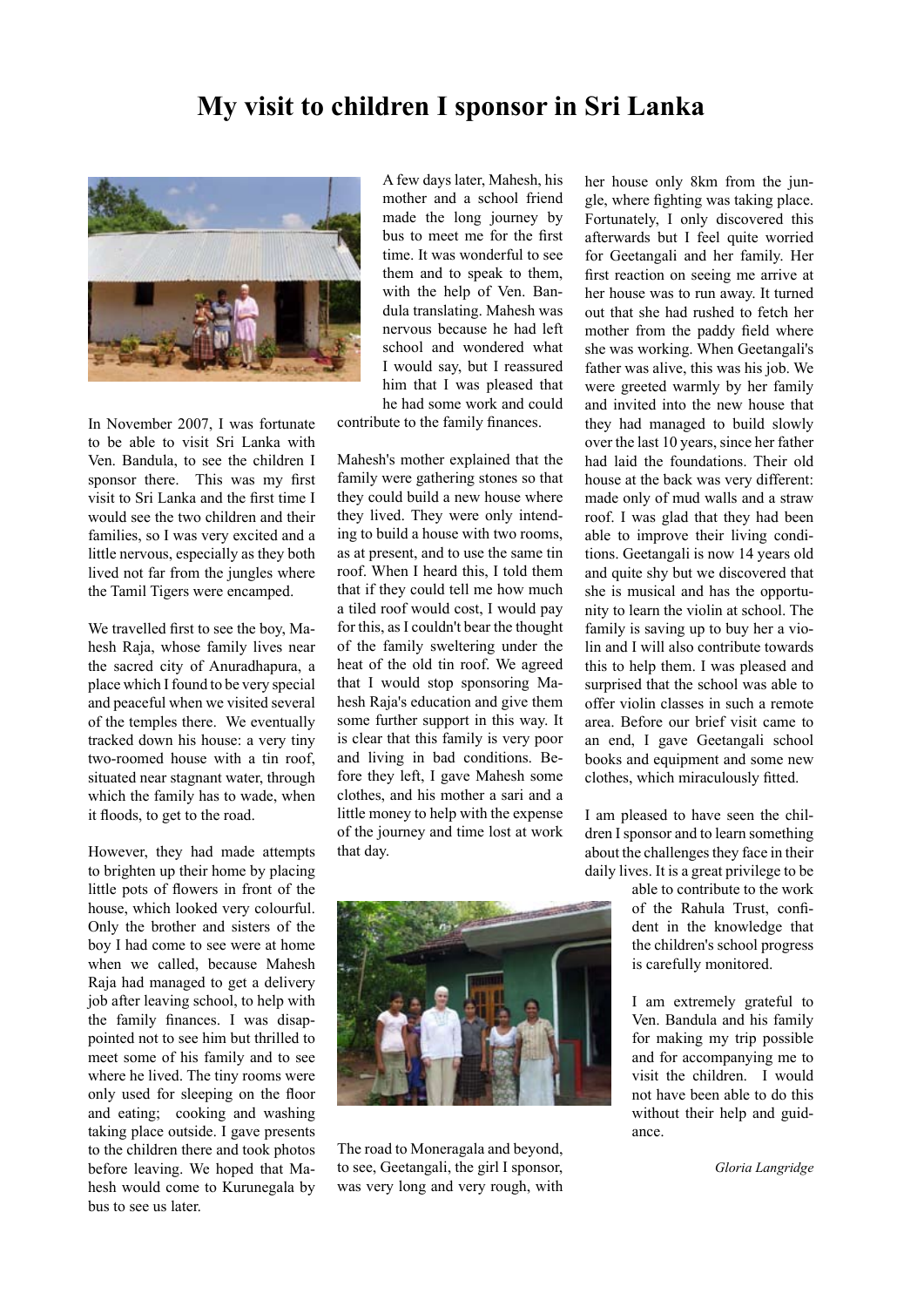

### **METTA CENTRE AND CHILD SPONSORSHIP IN NEPAL**



### **SAMYAK YOUTH GROUP, NEPAL**

We are now supporting 33 children Nepal through the Samyak Youth Group. On his visit to Nepal we requested Mr. Amrith Stapit to visit and meet those children. This picture shows his meeting with the children and Venerable monk who oversees this project. According to their school reports they are progressing and we are planning to increase their sponsorshop in the future.



This year we continued to give financial support to the Metta Centre in Nepal. This is a children's orphanage and we are supporting their education. Rahula Trust is supporting their educational needs. The Trust is planning to increase the number of children whom we are sponsoring. To accommodate more children the Centre is a new building.

### **PRE-SCHOOL PROJECT**

To promote children's education the Rahula Trust is supporting a Pre-school in the remote village Tawalama in Galle District. This year we have started sponsoring the salary of 2 teachers, donated money to develop the premises and an annual prizegiving. This pre-school has now become a very popular institution in this area.





*Some of the sponsored children from Galle District. They are being monitored by Ven. Millawa Samiddhi Nayake Thera*



*A sponsored family in Pallebedda, Ratnapura District. The eldest child is being sponsored.*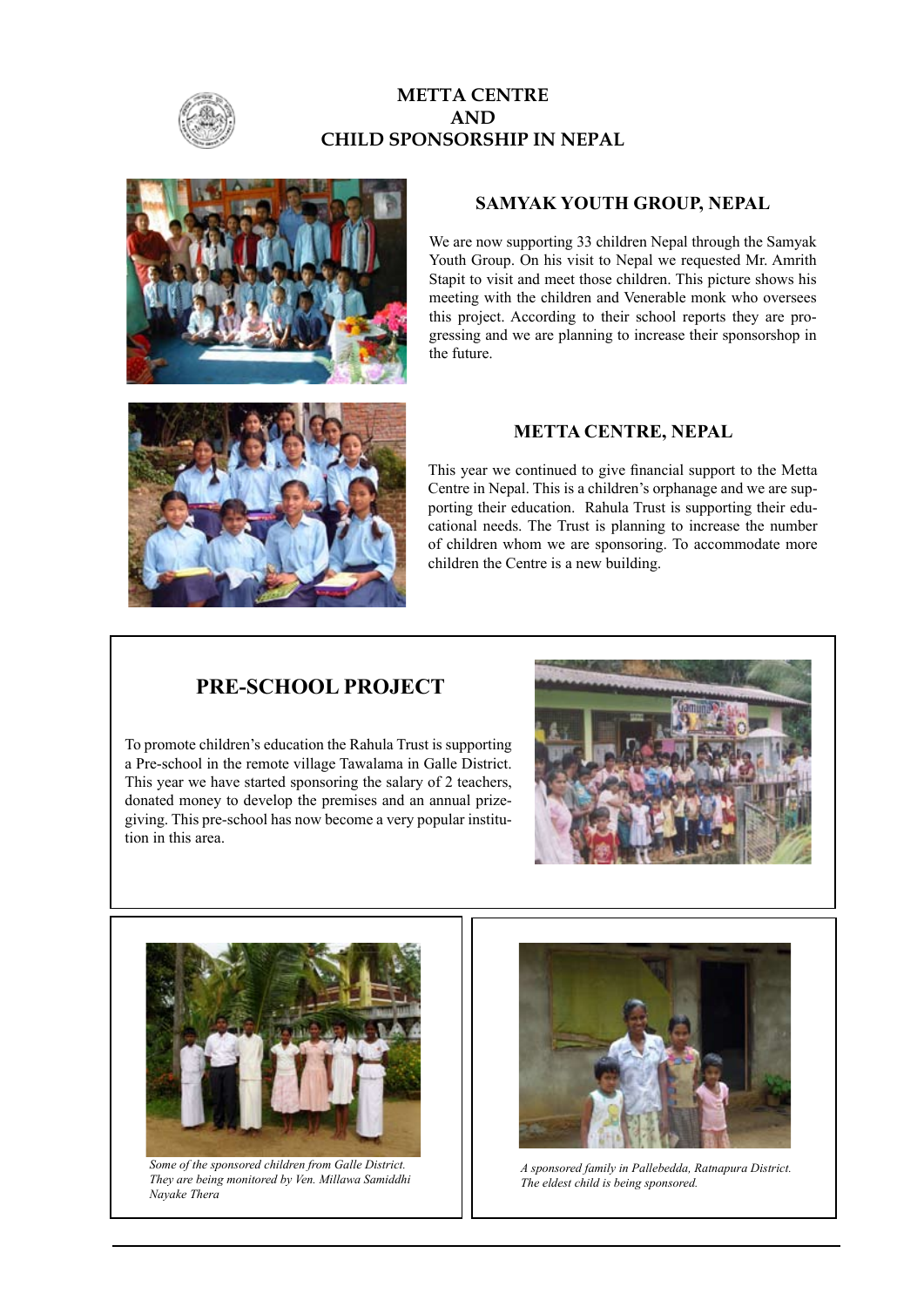| The Rahula Trust Summarised Accounts<br>Year ending 30th September 2007 |                                 |                           |                    |  |  |  |  |  |
|-------------------------------------------------------------------------|---------------------------------|---------------------------|--------------------|--|--|--|--|--|
| Unrestricted<br><b>Funds</b><br>£                                       | Restricted<br><b>Funds</b><br>£ | <b>Total</b><br>2007<br>£ | Total<br>2006<br>£ |  |  |  |  |  |
|                                                                         |                                 |                           |                    |  |  |  |  |  |
| 12,917                                                                  | 34,597                          | 47.514                    | 61,793             |  |  |  |  |  |
| 3,321                                                                   | 814                             | 4,135                     | 2,988              |  |  |  |  |  |
| 16,238                                                                  | 35,411                          | 51,649                    | 64, 781            |  |  |  |  |  |
|                                                                         |                                 |                           |                    |  |  |  |  |  |
| 237                                                                     | 253                             | 490                       | 414                |  |  |  |  |  |
| 10,774                                                                  | 38,473                          | 49.247                    | 51.025             |  |  |  |  |  |
| 289                                                                     |                                 | 289                       | 289                |  |  |  |  |  |
| 11,300                                                                  | 38,726                          | 50,026                    | 51,728             |  |  |  |  |  |
| 4,938                                                                   | (3,315)                         | 1,623                     | 13,053             |  |  |  |  |  |
|                                                                         |                                 |                           |                    |  |  |  |  |  |

*The financial information has been extracted from the annual accounts. For further information please ask the Secretary for the full annual report and accounts and examiners report.*

# **PRITHIPURA INFANT HOME**





**Trustees of the Rahula Trust: Ven. Tawalama Bandula Mr. Martin Evans Mr. Rohan Kariyawasam Dr. Robert Parsons, M. B. E. Mr. Richard Jones**

#### **Office:- 22 Ridge Lea Hemel Hempstead Herts HP1 2AZ Tel: (020) 8995 9493 Fax: (020) 8994 8130**

**e-mail: secretary@rahula-trust.org Web site: www. rahula-trust.org**

**Sri Lanka Office: Ven. Prof. B. Wimalaratana Mr. W. B. A. Jayasekera**

**Designed and typeset by Ven. T. Bandula**



This year we have paid for the employment of a physiotherapist to work at the Prithipura Infants Home to help the children overcome their disabilities. The children in the home suffer from a variety of physical and mental disabilities, often as a result of cerebral palsy. Our sponsorship is a continuation of the support which we offered last year to employ staff to teach music and dancing.

# Kenya Sponsorship Programme and Nyumbani Project.

Joan Mutuku, the elder of the two Kenyan sisters being sponsored by the Rahula Trust, has completed her hotel training course. She is now working as a trainee at the Nairobi Serena Hotel, a 4-star property near the centre of Nairobi. She is hoping that she will be offered permanent employment in a managerial/supervisory role, once her 6-month training period comes to an end. Her yoiunger sister, Mary, continues her studies at Makerere University in Uganda.

The Rahula Trust continues to support the Nyumbani orphanage for HIV+ children. Their new village now has its first residents and the Trust has provided 75 desks for the village school.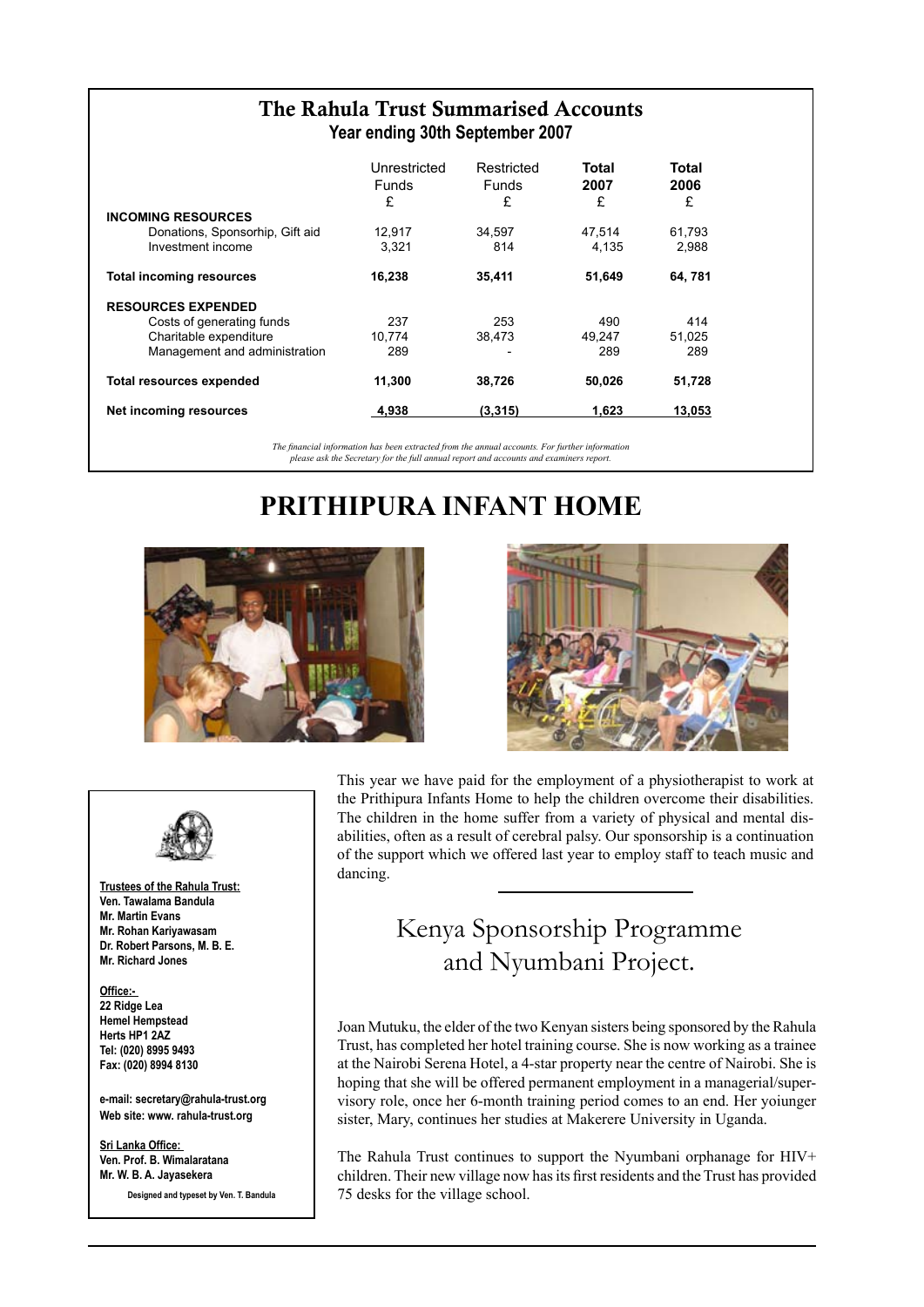# You can help a child in need. Become a sponsor today...

### **How to give:**

- - **STANDING ORDER** *(this is easiest way to give)*
		- Paying by standing order is easy to set up and means you don't have to keep remembering to send off cheques.
		- It is also beneficial for the Rahula Trust because it reduces administration costs.

#### *A standing order is the preferred method of payment for child sponsorship. Please complete the form.*

#### **ALTERNATIVE WAYS TO PAY -**

If you are not able to pay by Standing Order:

**CHEQUE/POSTAL ORDER (Please make payable to the Rahula Trust)** 

#### **New Gift Aid scheme**

On 6<sup>th</sup> April 2000 a new and much simplified Gift Aid scheme came into operation. If you are a taxpayer, all you have to do is complete the declaration and return it to us. This will enable us to recover nearly 30p in tax for every £1 you give, on any payments you make to The Rahula Trust in the future.

#### **Charitable Bequests:**

Gifts made to the Rahula Trust in your Will are free from inheritance tax. This is a wonderful way to give and generate *metta* at a time when material possessions are no longer necessary.

#### **In Sri Lanka:**

If you would like to give donations in Sri Lankan Rupees to the Rahula Trust please send your cheque/postal order or money payable to **Rahula Trust A/C No. 1-0001-01-02601 to:- The Chief Manager, National Savings Bank, Head Office Branch, Colombo 3, Sri Lanka.**

If you have recently donated please accept our thanks and hopes for your continued support in the future.

#### **Sponsorship costs just £10 a month but all donations are welcome!**

A small regular donation of £10 per month can make the world of difference to the quality of education a child receives thousands of miles away. Every child should have the opportunity to receive an education, but without assistance, many children will remain uneducated and, as adults, be unable to rise above poverty.

Each child sponsored through The Rahula Trust is assigned to one sponsor. If a sponsor ceases his/her support, we seek a new sponsor for the child.

# **SINGLE DONATIONS**

**For a single donation, please make a cheque payable to THE RAHULA TRUST. Please tick one of the following boxes.** 

| $\Box$ £ 10 Only | £ 20 Only | £50 Only | Any other amount |
|------------------|-----------|----------|------------------|

*Please sign the Gift Aid Declaration.*